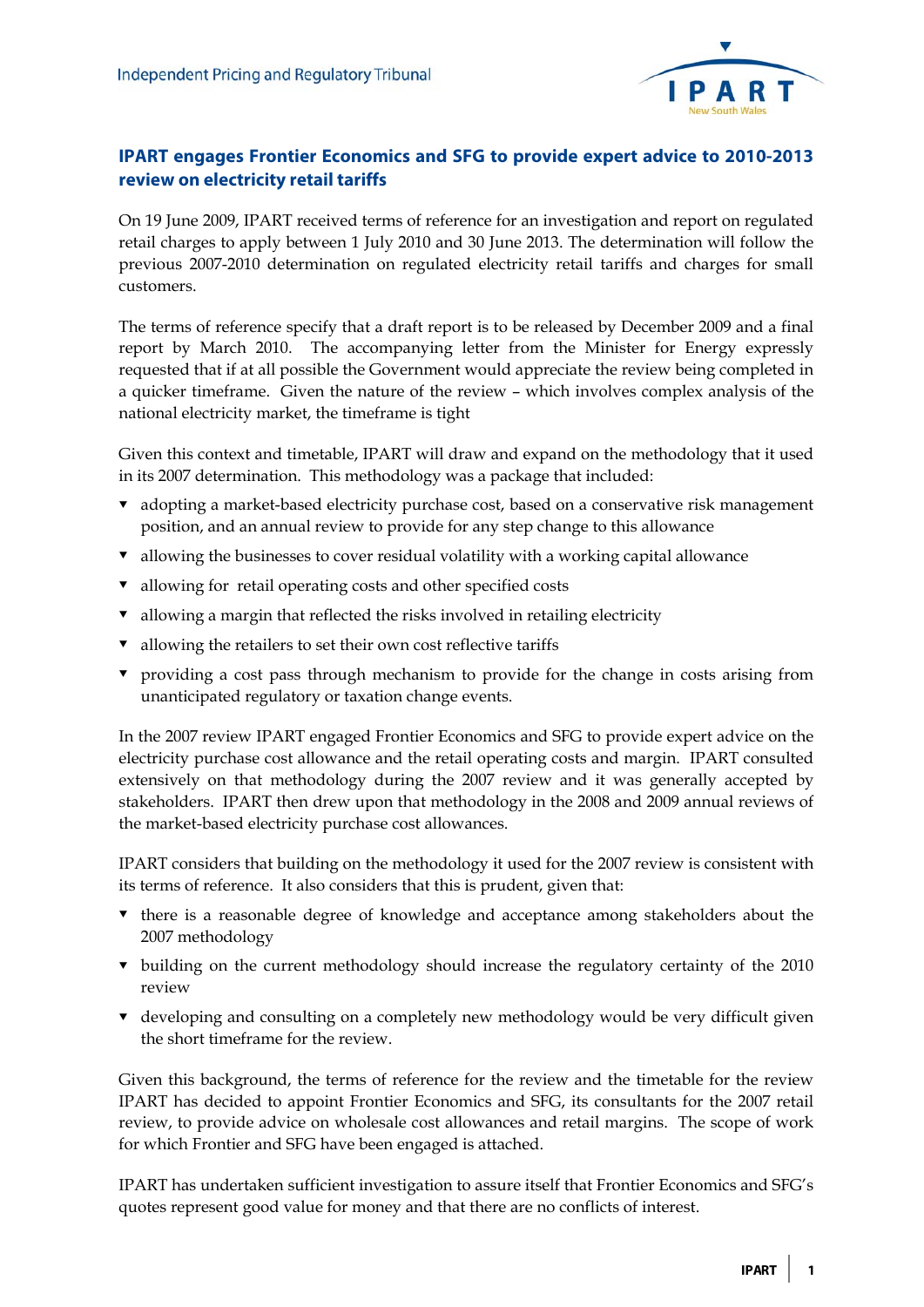# **Services required by consultant**

### **1. Services**

The Minister has asked the Tribunal to determine regulated retail tariffs for the three standard retailers for the period 1 July 2010 to 30 June 2013. The terms of reference defines the objectives for the review, identifies the cost allowances to be included and specifies a range of matters which must be considered.

While the external environment has changed, in general the review will build on the principles and methodologies developed in the 2007-2010 electricity retail price review, albeit the timetable calls for a compressed analysis and decision-making process.

Given the short timeframe, importance of regulatory certainty and the level of industry understanding of the Tribunal's approach and methodologies used in the 2007 determination, the Tribunal will, as far as it reasonably can, use the same methodologies and approaches as it used in the 2007 determination. Consistent with the 2007 determination, the Tribunal intends that the wholesale electricity cost allowance will be subject to periodic review during the determination period.

Therefore, the Tribunal wishes to obtain a quote from the consultant to provide advice on cost allowances and regulatory mechanisms for:

- Wholesale energy costs.
- Retail margin.

The Tribunal intends to conduct its own analysis on retail operating costs and energy losses.

In addition, in response to feedback on past reviews and recognising the known pressures on electricity retail prices, the Tribunal is taking steps to facilitate effective consultation and help stakeholders further understand the methodology and assumptions applied in this review and to understand the sensitivity of the assumptions. The methodologies that the consultant develops should be as transparent and predictable as reasonably possible.

#### **Detailed scope and deliverables**

The consultant is required to determine a cost range for each standard retailer for each of the following elements, which are to be allowed for in the regulated retail tariffs:

- A total allowance for electricity purchase costs and associated volatility, which, to the extent possible, should refer to publicly available market information (such as d-cypha). This allowance should:
	- Provide for the likely efficient impact of the CPRS on electricity prices.
	- Provide an efficient allowance which takes in to account price and volume for retailer compliance with expanded Commonwealth mandatory renewable energy target (MRET) requirements and the licence requirements relating to the NSW Greenhouse Gas Benchmark Scheme and the energy savings scheme.
	- Provide for fees (including charges for ancillary services) as imposed by AEMO under the National Electricity Rules.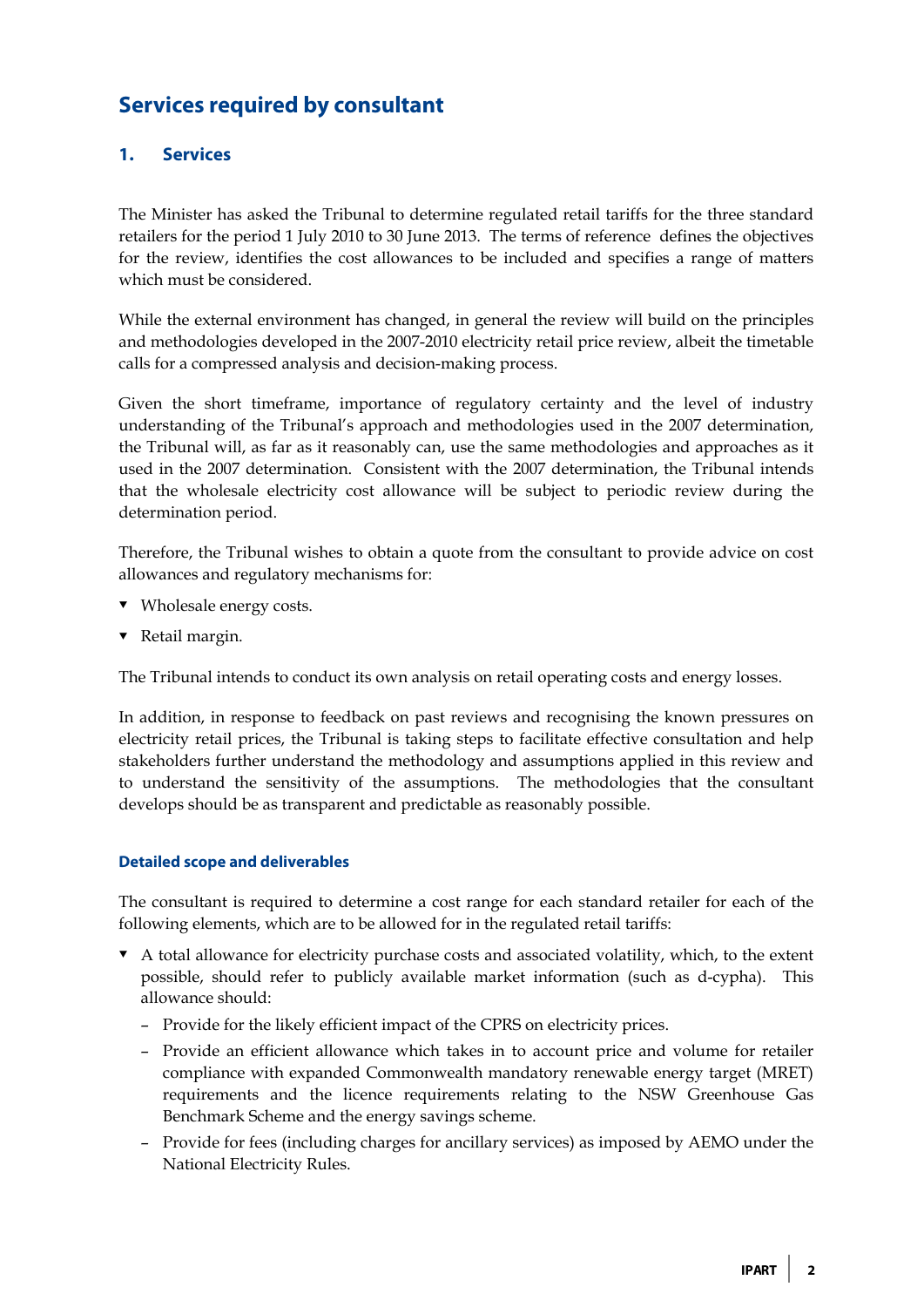- Be based on the latest reasonable assumptions reflecting the operation of the national electricity market.
- An estimate of the long run marginal cost of electricity generation, including any plant that would be required to meet any regulatory obligation.
- An appropriate retail margin, based on benchmarking, bottom up analysis and expected returns.

The analysis and recommendations on cost range parameters should be expressed in a form that facilitates consultation and transparent decision-making by the Tribunal. The report needs to specify the risks that are being compensated for in each of the margin and the energy cost allowances.

The approach to the analysis should be explained clearly and any differences from the approaches used by the Tribunal in the 2007 review should be explained and justified. Where relevant, the analysis should explain how the results compare to benchmarks in other jurisdictions, other industries and internationally. Assumptions should be clearly stated, and any third party support should be referenced.

#### **Additional advice**

The consultant should also provide advice on:

- $\blacktriangledown$  The key assumptions affecting the advice and the sensitivity of the recommended cost ranges to changes in these assumptions. The consultant should particularly focus on recent changes to capital costs.
- The appropriateness of a point-in-time analysis of energy costs instead of constructing a portfolio over time (the approach adopted by the ICRC).
- The extent to which it is possible to use publicly available information, including d-cypha, for the purposes of setting and updating regulated retail prices.
- The scope and process for the periodic review of electricity purchase costs.
- Whether and on what basis the retail margin should be recalculated if the forecast cost estimates are updated in the annual review.
- The relationship between changes in electricity volumes and GDP growth for residential customers as a basis for setting the retail margin.
- The consultant should provide recommended ranges for beta and gearing for both retail and generation businesses. The Tribunal will then calculate the WACC for the consultant to use in its analysis
- The consultant should explain any difference between the LRMC estimates and the market based cost estimates and what is driving any difference.

The consultant's analysis is to consider each year in the determination period.